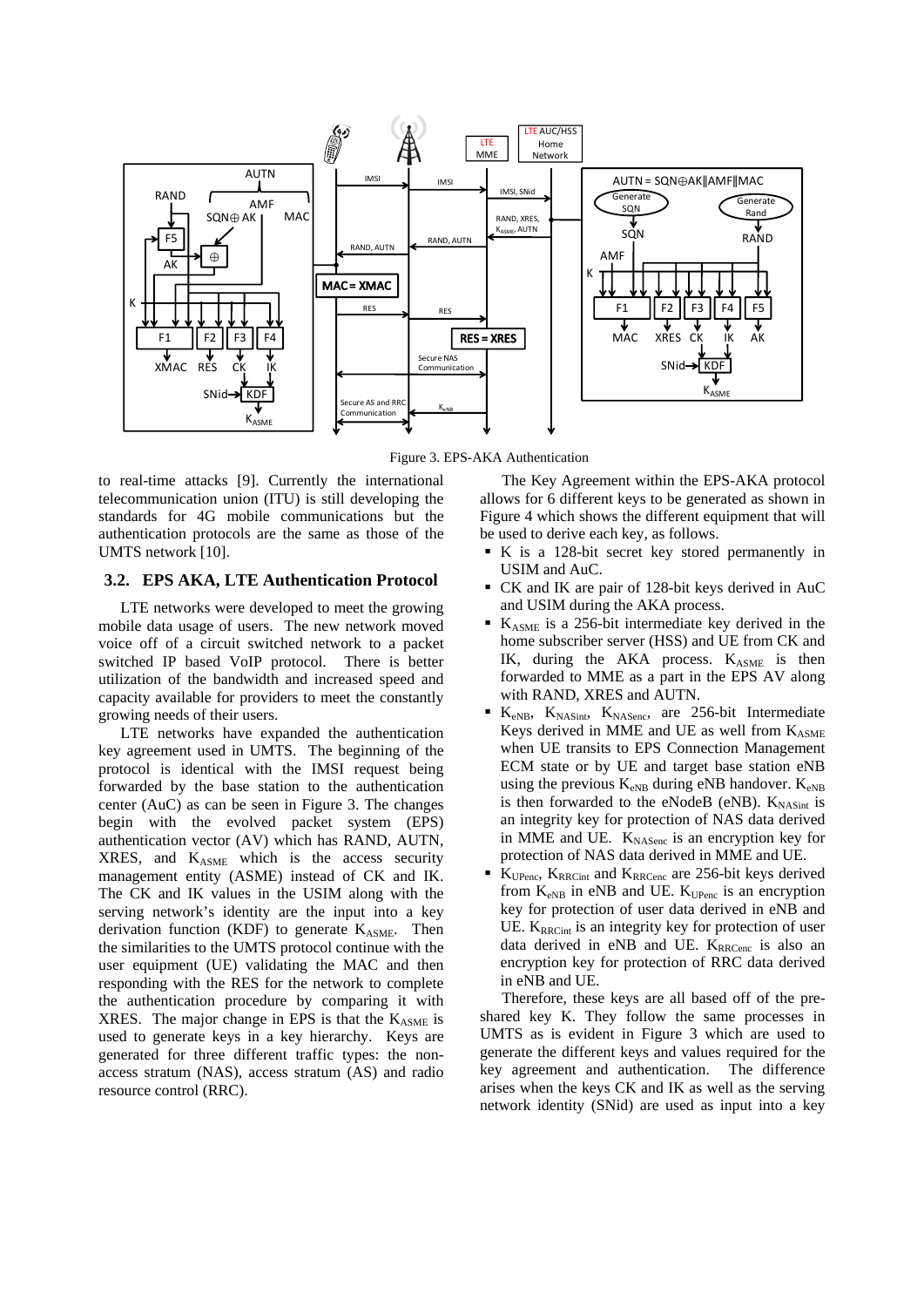

Figure 4. EPS-AKA Key Derivation

derivation function KDF generating  $K_{ASME}$  which is then used to generate all the other keys.

The authentication and key agreement in EPS-AKA has identical steps for mutual authentication as UMTS only the key agreement and which devices perform the key generation steps differ.

# **3.3. EAP-AKA, WiMAX Authentication Protocol**

Worldwide Interoperability for Microwave Access (WiMAX) is an IP based, wireless broadband access technology that provides performance similar to 802.11/Wi-Fi networks with the coverage and quality of service (QOS) of cellular networks. In a fixed wireless configuration it can replace the telephone company's copper wire networks, the cable TV's coaxial cable infrastructure while offering Internet service provider (ISP) services. In its mobile variant, WiMAX has the potential to replace cellular networks. It is an IEEE standard designated 802.16-2004 (fixed wireless applications) and 802.16e-2005 (mobile wireless).

To allow connections to WiMAX by current USIM cellular devices an extensible authentication protocol method for UMTS Authentication and Key Agreement or for short EAP-AKA was developed to integrate the UMTS-AKA algorithm into the extensible authentication protocol (EAP) framework as seen in Figure 6. The start of the protocol requires the UE to initiate the connection with the access point (AP) by sending an EAPOL-Start message. The AP will then respond with the EAPOL-request/identity message. The remainder of the protocol is very similar to the

UMTS-AKA algorithm but with the elements wrapped in their equivalent EAP message types. Therefore the UE will respond to the EAPOL-request/identity message with an EAPOL-response/identity which contains the IMSI of the USIM. The IMSI will be sent from the AP to the home authentication, authorization and accounting server (HAAA) which will control all future communication with the UE through the AP. The HAAA will then forward the IMSI to the AuC which will then create the authentication vector, identical to the one created in UMTS. The AuC will send the authentication vector of CK, IK, RAND, XRES, and AUTN to the HAAA. The HAAA will then send an EAP-request/AKA-challenge containing the RAND, AUTN, and MAC to the UE. The UE will verify the MAC and respond to the HAAA with the RES in an EAP-response/AKA-challenge message which is then to be validated by the HAAA. The HAAA will then respond with an EAP-success message.

The EAP framework adds some extra overhead to the UMTS-AKA protocol with the addition of the EAP standard messages that complete the requirements of the EAP framework but the overall protocol uses the same messages and mutual authentication requirements.

## **4. Legacy Integration of SIM with USIM**

When the time came for industry to move to UMTS networks the market was already saturated with a large number of GSM devices and network equipment. The integration offered by the protocol allows for the providers to make use of the already embedded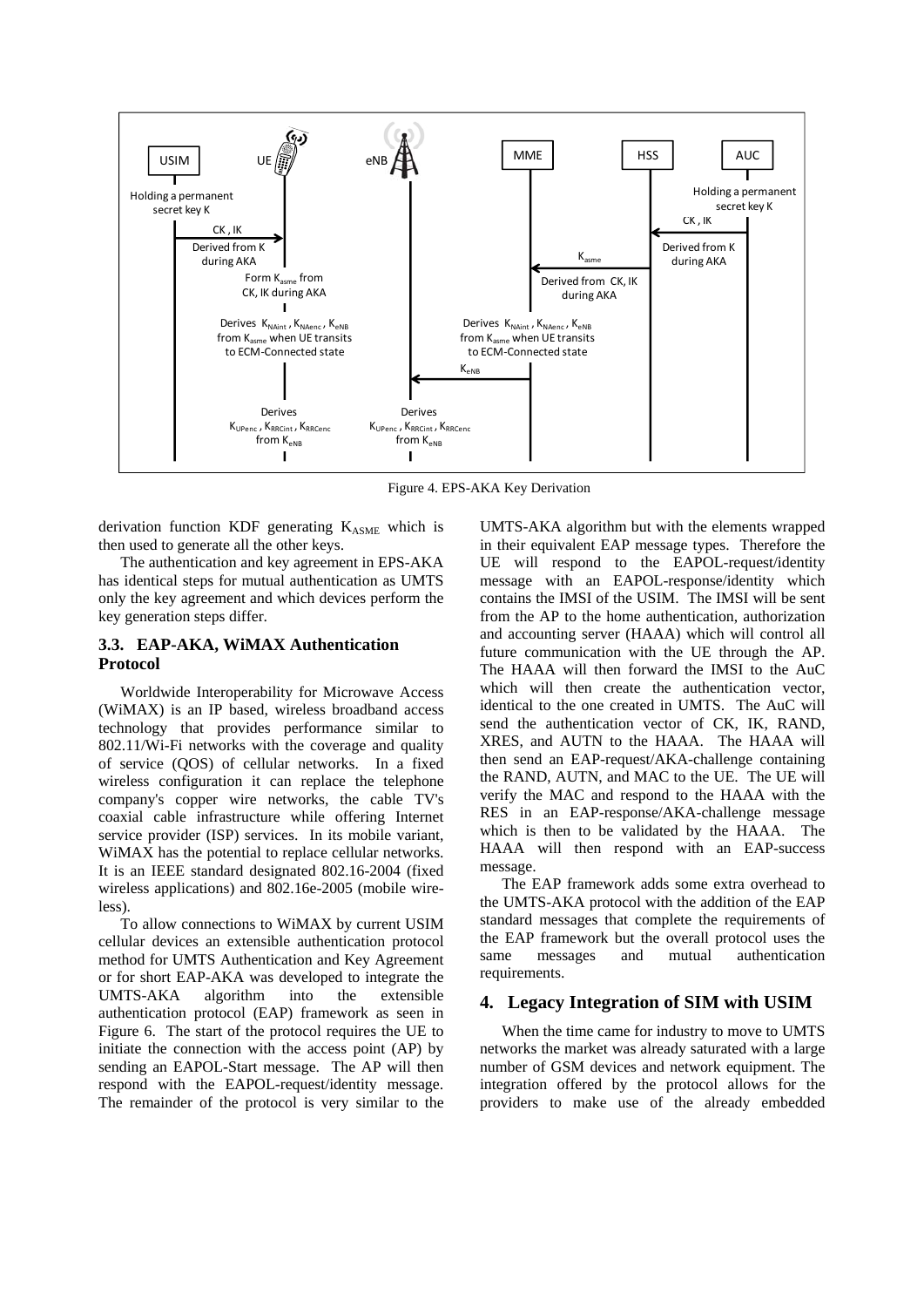

Figure 5. EAP-AKA Authentication

systems. To make the transition cost effective and to make maximum use of the existing user and network hardware, GSM backwards compatibility was built into the UMTS protocols [15]. The interoperation between the two systems allows GSM devices on the UMTS network and allows the network to be slowly upgraded to the new infrastructure. A provider can then support the large number of devices owned by customers as well as have a planned strategy for upgrading their network infrastructure.

To achieve the integration there are some equations that are used to convert the keys from UMTS *CK* and *IK* to GSM  $K_c$  and vice versa. Those equations allow the mobile device and network to continue to operate without requiring re-authentication to roam from one network configuration to another. Those equations to create  $K_c$  are:

$$
K_{\rm e} = C K_1 \oplus C K_2 \oplus I K_1 \oplus I K_2 \tag{1}
$$

$$
where, \qquad CK = CK_1 \parallel CK_2 \tag{2}
$$

$$
and \tIK = IK_1 \parallel IK_2 \t(3)
$$

To create  $CK$  and  $IK$  from  $K_c$  when moving from a GSM context to a UMTS context the following equations are used:

y

$$
CK = K_{\alpha} \parallel K_{\alpha} \tag{4}
$$

$$
IK = K_{a1} \oplus K_{a2} \parallel K_{a} \parallel K_{a1} \oplus K_{a2} \tag{5}
$$

where, 
$$
K_{\rm g} = K_{\rm g1} || K_{\rm g2}
$$
 (6)

The following sub-section will be exploring 3 different authentication scenarios of GSM and UMTS equipment to show the methods of integrating these two generations of mobile communications.

The 3GPP attempted to address these issues with the security upgrades to the USIM protocol in LTE. They do adequately address protecting the existing USIM keys when moving to the less secure GSM or UMTS network configurations but there are possible issues with security spoofing that may bring the GSM issues forward into the LTE framework. When moving to the less secure UMTS network the proposed specification [16] states that the key  $K_{ASME}$  will be used with the KDF to generate a CK' and IK' to be used in the UMTS network. This will protect the LTE framework from an attacker gaining information during the subsequent UMTS or GSM communication and trying to learn information about  $K_{ASME}$  to attack the previous LTE communication.

The LTE specification also states that when moving into LTE from UMTS that a check of CK should be done to see if the first 64 and last 64 bits match. If they do it can be assumed that the connection was at one time a GSM connection. These are to be dropped unless there is an ongoing emergency communication occurring. It may be possible to spoof this status of emergency communication as an attacker due to the fact that an attacker could have full control of the communication from the UE. It also doesn't seem entirely practical to refuse the authentication transfer if an active non-emergency conversation is occurring.

## **4.1. GSM Mobile Device with UMTS Network**

When a GSM Mobile device is on a UMTS network as shown in Figure 6, and as per the order of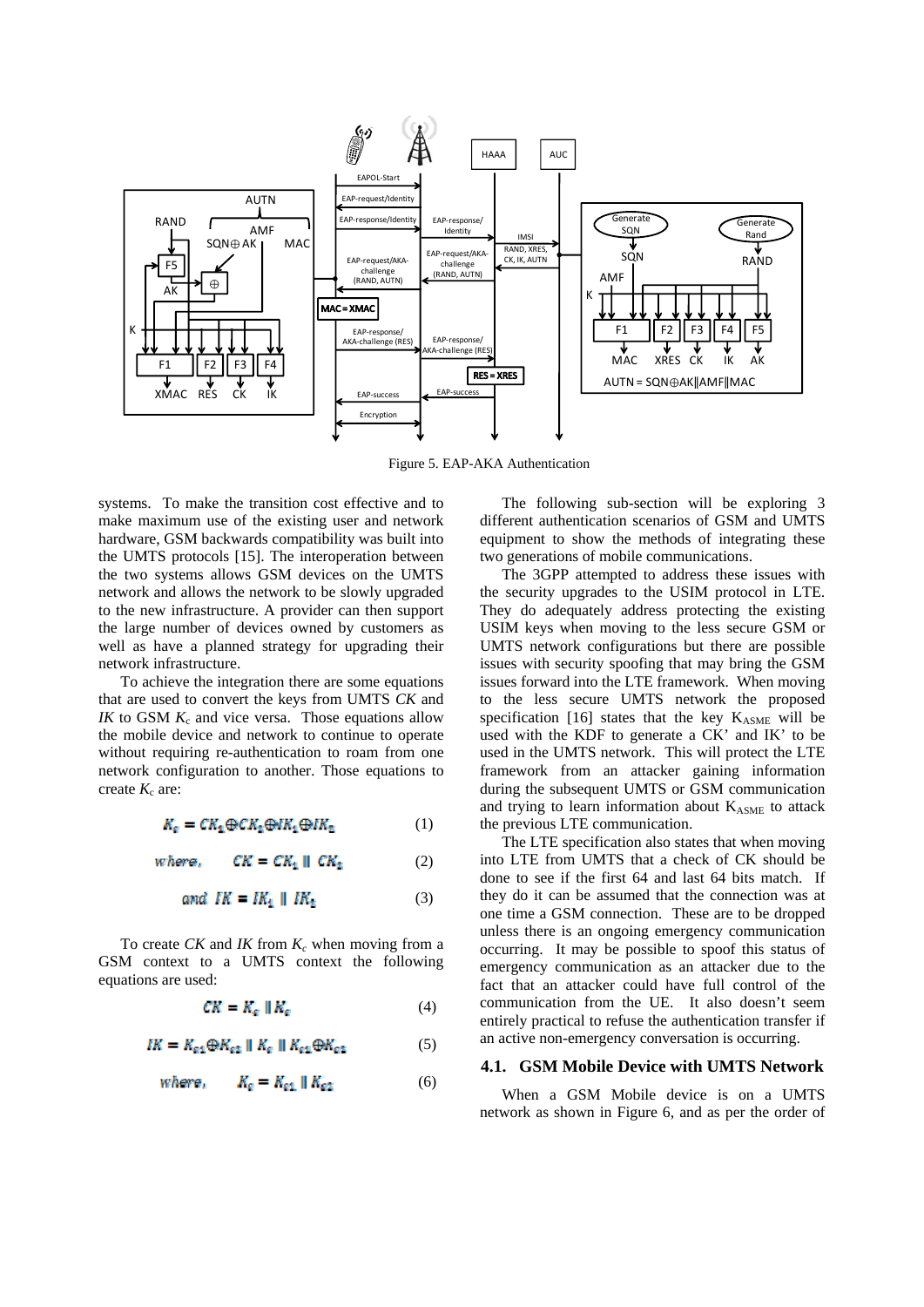

Figure 6. The GSM Mobile subscriber is authenticated via a UMTS BTS, which is connected to a UMTS MSC

the circled numbers, GSM Mobile subscriber requests a secure connection to UMTS BTS. The UMTS MSC requests from the GSM home network the authentication vector (RAND, XRES,  $K_c$ ). The UMTS MSC receives and then forwards the authentication vector to the UMTS BTS.

 The UMTS BTS then perform the GSM Authentication protocol with GSM Mobile subscriber as described in Section 2 and Figure 1 above. If this authentication process succeeded, the GSM Mobile and the UMTS BTS can communicate securely applying the UMTS encryption algorithms using the UMTS key *CK* and the integrity key *IK*.

Note that, the system will create  $K_c$  at the home AuC of the GSM which will then be expanded with Equations 4 and 5 to create *CK* and *IK* in an enhanced GSM mode to increase the security of the communication. The issue brought about by this configuration is that when  $K_c$  has already been discovered by an attacker when the phone is operating in a fully GSM context the expanded *CK* and *IK* are easy to discern from the equations and all of UMTS communication can be discovered by an attacker.

#### **4.2. UMTS Mobile Device with GSM BTS**

When connecting to the network it is possible for a UMTS mobile device to connect to a GSM BTS. As shown in Figure 7, and as per the order of the circled numbers, the UMTS Mobile subscriber requests a secure connection to GSM BTS. Accordingly, the UMTS MSC requests from the UMTS home network the authentication vector (RAND, XRES, *CK*, *IK*, AUTN). The UMTS MSC receives the UMTS authentication vector and proceeds to generate a GSM



- (1) UMTS Mobile subscriber requests a secure connection to GSM BTS
- (2) UMTS MSC requestsfromthe UMTS home network the authentication vector (RAND,XRES, CK, IK, AUTN).
- (3) UMTS MSC receives the UMTS authentication vector and proceeds to generate a GSM  $K_c$  and forwards  $K_c$  to the GSM BTS
- (4) GSMBTS performsthe GSM Authentication protocolwith UMTS Mobile subscriber
- (5) When the authentication process in (4) succeeds, the UMTS Mobile and the GSM BTS

Figure 7**.** The UMTS Mobile subscriber is authenticated via a GSM BTS, which is connected to a UMTS MSC

communicate using the GSM encryption algorithms using the GSM K<sub>c</sub>. Which is insecure due to the attacks available against the GSM algorithms.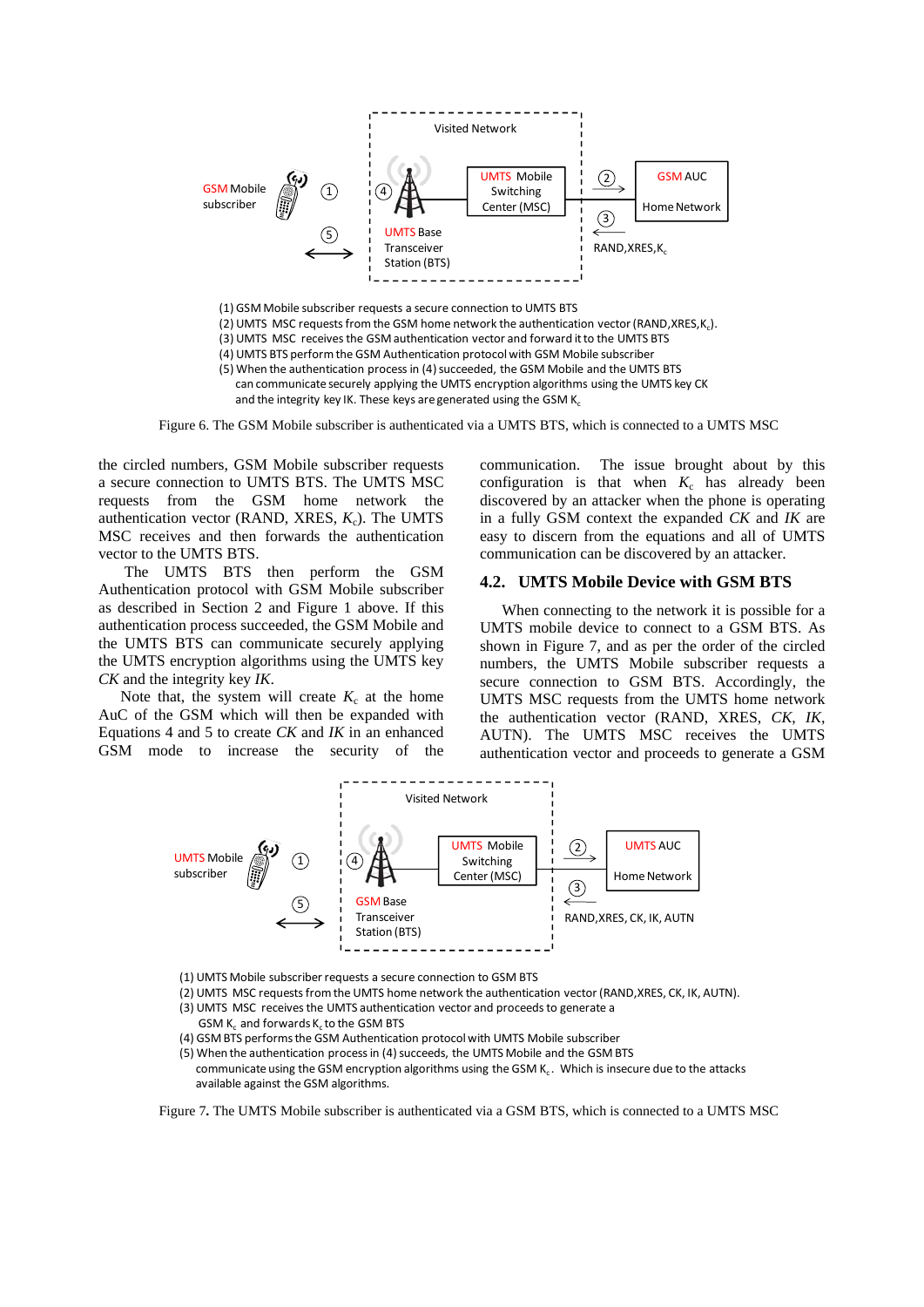

(1) UMTS Mobile subscriber requests a secure connection to GSM BTS

- (2) GSM MSC requests from the UMTS home network the authentication vector (RAND, XRES, K.) which is
- generated by using the UMTS authentication vector (RAND,XRES, CK, IK, AUTN).
- (3) GSM MSC receives the GSM authentication vector and forwards K<sub>c</sub> to the GSM BTS
- (4) GSM BTS performsthe GSM Authentication protocolwith UMTS Mobile subscriber
- (5) When the authentication process in (4) succeeds, the UMTS Mobile and the GSM BTS communicate using the GSM encryption algorithms using the GSM  $K_c$ . Which is insecure due to the attacks available against the GSM algorithms.

Figure 8**.** The UMTS Mobile subscriber is authenticated via a GSM BTS, which is connected to a GSM MSC

 $K_c$  using Equation 1 and then forwards it to the GSM BTS. The GSM BTS performs the GSM authentication protocol with UMTS Mobile subscriber as described in Section 2 and Figure 1 above. If this authentication process succeeded, the UMTS Mobile and the GSM BTS communicate using the GSM encryption algorithms using the GSM  $K_c$ .

This type of connection is created either during authentication or during handover to this type of network. The only network device that uses the GSM protocols in this type of connection is the BTS. The MSC, Mobile and AUC are all UMTS devices. The MSC will retain the *CK* and *IK* generated by the UMTS authentication but all encryption between the Mobile and the GSM BTS is done using the  $K_c$  created with equation 1.  $K_c$  is created by the Mobile and by the UMTS MSC and the GSM BTS is oblivious to this operation. The communication between the Mobile and the BTS can be considered as secure as that of normal GSM communication. When moving to other network configurations the MSC will use the *CK* and *IK* that were originally generated instead of using the  $K_c$ generated for the BTS. We know that, the  $K_c$  can be compromised during communication with the BTS and will therefore give 64 bits of information relating to the original *CK* and *IK*.

# **4.3. UMTS Mobile Device with GSM BTS and MSC**

Figure 8 shows another scenario when a UMTS mobile device connecting to a GSM network. Following the order of the circled number in the Figure, the UMTS Mobile subscriber requests a secure connection to GSM BTS. Accordingly, the GSM MSC requests from the UMTS home network the

authentication vector (RAND, XRES,  $K_c$ ) where it is generated using the UMTS authentication vector (RAND, XRES, *CK*, *IK*, AUTN). The GSM MSC receives the GSM authentication vector and forwards  $K<sub>c</sub>$  to the GSM BTS. The GSM BTS then performs the GSM Authentication protocol with UMTS Mobile subscriber as described in Section 2 and Figure 2 above. If this authentication process succeeded the UMTS Mobile and the GSM BTS communicate using the GSM encryption algorithms using the GSM  $K_c$ .

In this type of connection authentication or handover occurs when a UMTS authenticated session moves to a GSM network. The GSM MSC and GSM BTS can only handle the  $K_c$  for GSM communication. Therefore the UMTS authenticated network transfers  $K_c$  derived from equation 1 to the GSM MSC. The new  $K_c$  will be used to create any future *CK* and *IK* as well as for all communication between the GSM BTS and the Mobile using equations 5 and 6. This decreases the security of the system beyond the 64 bits of knowledge shown in the previous weakness to a full break of all future communication. All future communication until a new authentication request can be discovered and modified by a false base station. This is the worst case scenario for a UMTS device as it is fully compromised.

# **5. Proposed Solution to Problem of GSM Integration in UMTS**

To solve the issues brought about by integrating the large install-base of the GSM platform and network equipment into the new and more secure UMTS system we have two solutions. We cannot do large modifications to the existing GSM system to protect the communication that will happen when in a GSM context and will therefore assume that when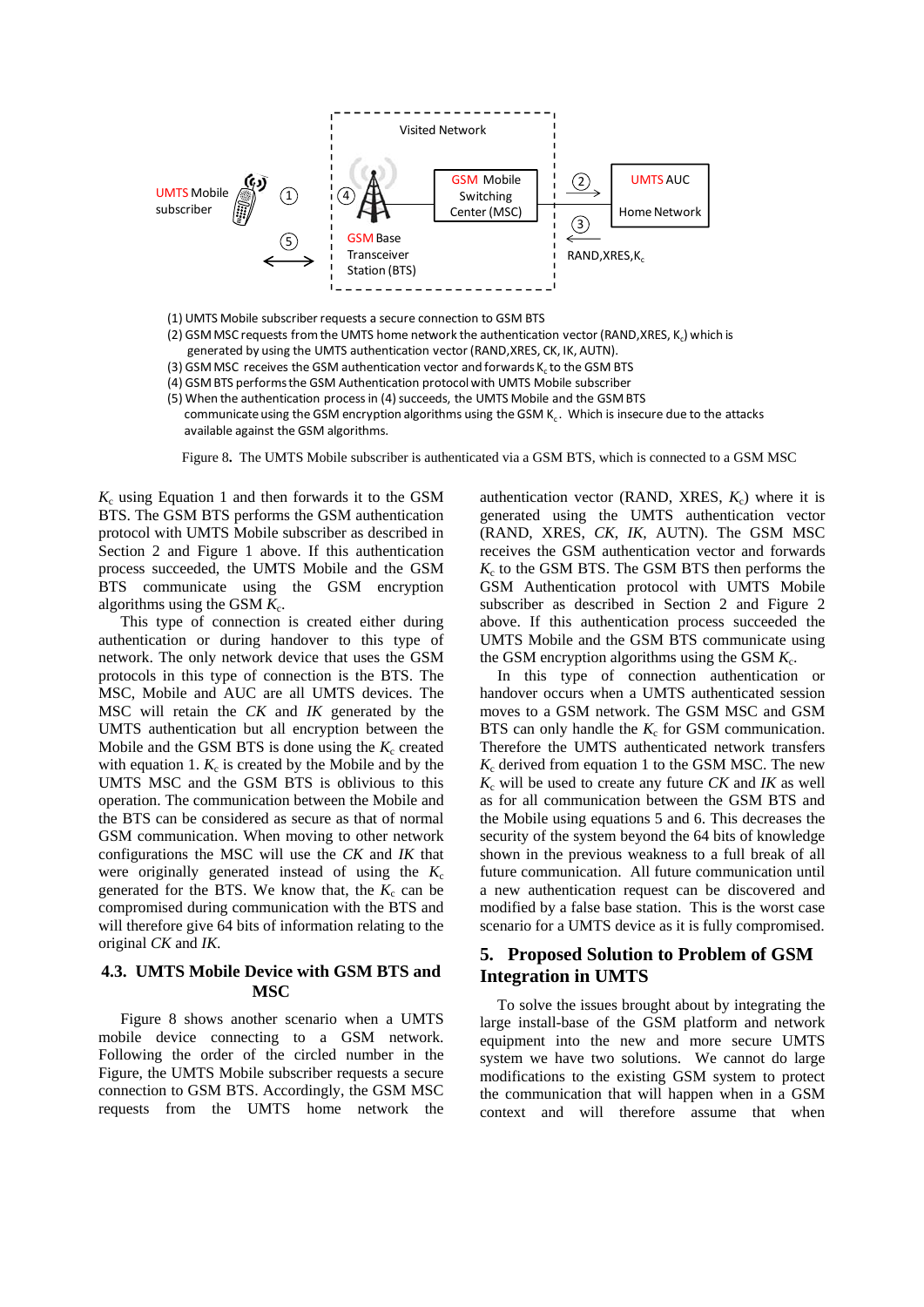communication happens in a GSM context that  $K_c$  will be compromised and known to attackers. Our focus is on protecting the UMTS communication from attacks through the integration with GSM. First we show a modification to GSM that will allow future communication to be secure when on an UMTS network. Our second proposal is a larger modification to the UMTS protocols to harden the communication in UMTS from attacks due to the GSM integration. It is worth mentioning that, both of the proposals do nothing to increase the security in GSM. GSM is still insecure but we are protecting UMTS from the integration with GSM.

## **5.1. Proposed Modification to GSM**

The change we are proposing to the GSM authentication protocol shown in Figure 9 is simple and yet very effective. As all GSM devices have a hashing algorithm available, such as A3 and A8, and this operation need only happen once when moving from tower to tower the overhead should be minimal. It may be simple to implement this change to existing GSM system hardware. A hashing algorithm is able to keep the source material unknown while creating the same output if given identical input.

 This is because it is computationally hard to discover the input if the output is known. Therefore we propose that the encryption in GSM is done with a new key  $K_h$  which is a hash of  $K_c$  instead of  $K_c$  directly, as it is shown in Equation 7.

$$
K_h = hash(K_c) \tag{7}
$$

This would leave the GSM communication open to all of the previous attacks but when compromised would give the attacker access to  $K<sub>h</sub>$  instead of  $K<sub>c</sub>$ . We will now describe how this change protects the communication in each of the previously described scenarios.



Figure 9**.** Proposed modification to GSM Protocol

#### **5.1.1. GSM Mobile Device with UMTS Network**

Figure 10 shows how GSM authentication takes place with the proposed modification, we see that the air-interface between the mobile subscriber and the BTS is encrypted using shared key *K*h. If we assumed an attacker has successfully compromised  $K<sub>h</sub>$  due to the insecurity of GSM, still the attacker has no access to the value of  $K<sub>C</sub>$ . This means the values of  $CK$  and  $IK$ that are derived from  $K_c$  (see Equations 4 and 5) are not compromised. Therefore, in this scenario UMTS security will not compromised and its strength depends on the security of the cryptographic hash function used in Equation 7.

### **5.1.2. UMTS Mobile Device with GSM BTS**

When encrypting the communication again between the mobile and the GSM BTS using the key  $K<sub>h</sub>$  (see Figure 9), the value of  $K<sub>c</sub>$  will be shielded by the cryptographic hash function. This hash would keep the attacker far from deriving 64 bits of *CK* and *IK* when the user moves to other networks as the attacker would not be able to discern anything beyond  $K<sub>h</sub>$  when the system is communicating in this scenario. Again, knowing the value of  $K<sub>h</sub>$  gives no significant knowledge of  $K_C$  and therefore no partial knowledge of *CK* and *IK*.

### **5.1.3. UMTS Mobile Device with GSM BTS and MSC**

Similarly in this scenario, the cryptographic hash function protects  $K_c$  from the attacker. This has a much larger implication in this scenario as the *CK* and *IK* that will be used in the future are completely derived from  $K_c$  and will be protected from attack due to that the hash function is one-way function. Therefore, the compromised  $K<sub>h</sub>$  will not give the attacker significant knowledge of  $K_c$  and through that will protect all future communication using *CK* and *IK* that are derived directly from  $K_c$ .

### **5.2. Proposed Modification to UMTS**

The change to the UMTS protocol is two-fold as it needs to protect information when moving to a GSM network and protect the user when moving back to a UMTS network context. First we recommend that instead of using the equations developed for integration of the legacy GSM protocols we propose that a hash of *CK* and *IK* be used to create the key  $K_c$  to be used when communicating in the GSM network. I.e., Equation 1 above will be modified as follows:

$$
K_{\rm g} = CR_1 \oplus CR_1 \oplus IR_1 \oplus IR_2 \tag{8}
$$

$$
whure, \quad hush(CK) = CR_1 || CR_2 \tag{9}
$$

$$
and \ \ \hbar \text{ash} \left( \frac{1}{K} \right) = \text{IH}_1 \parallel \text{IH}_2 \tag{10}
$$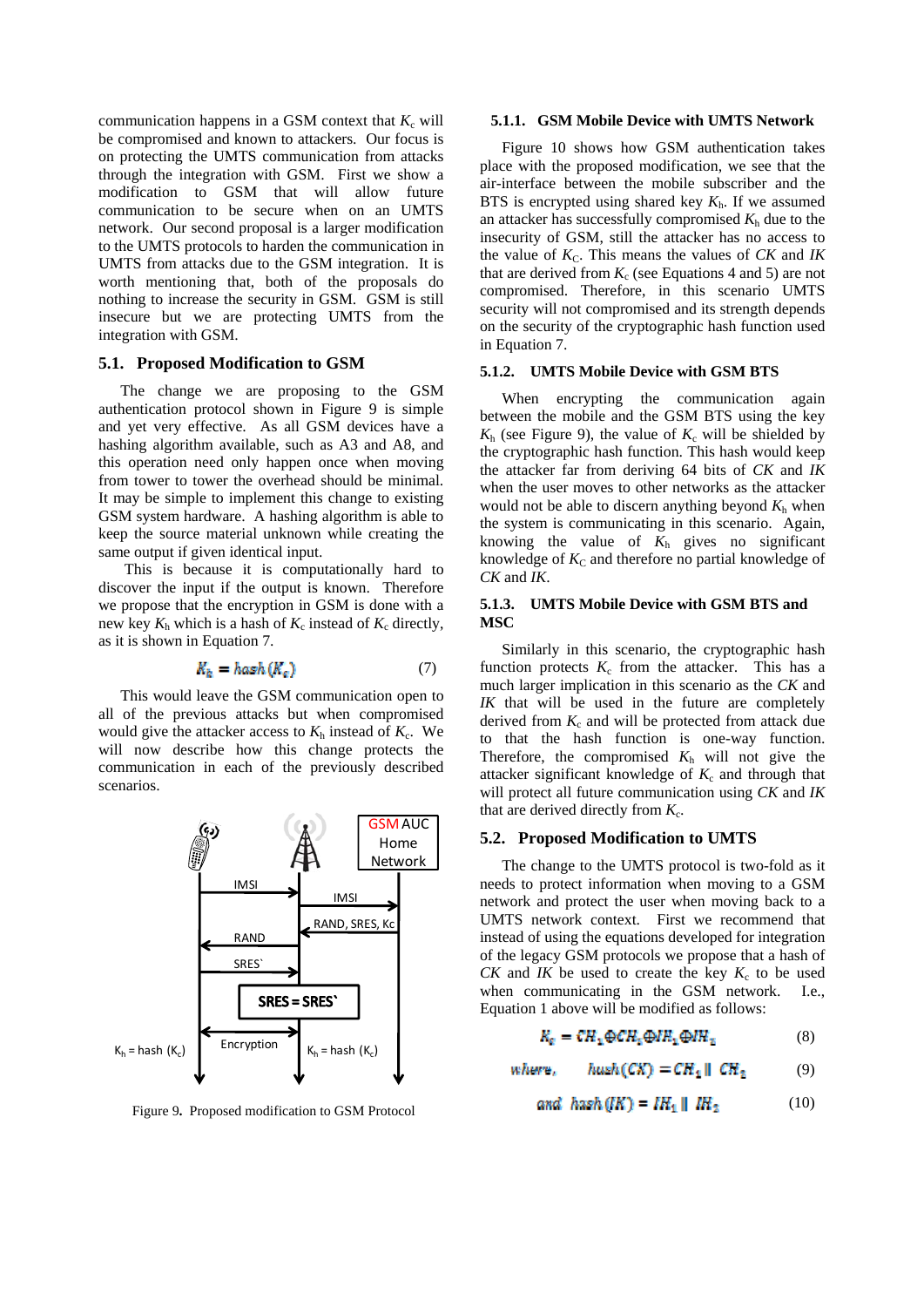The advantage to using this equation as opposed to Equation 1 is that the attacker will be unable to find information relating to *CK* and *IK* by knowing the value of  $K_c$ . This modification would protect the information sent before moving to the GSM context by securing the values of *CK* and *IK* from creating the value of  $K_c$ .

The second change to the protocol is to have the UMTS mobile device and the network do a simple hash of *K*c, *K* and a RAND to create a new *CK* and *IK* for use after leaving the GSM context. This would be a simple request/response from the new UMTS network to the UMTS AuC to create the new *CK* and *IK* to be used for communication similar to a location update as can be seen in Figure 10. The small request would be much less overhead than a full reauthentication in UMTS to limit resource utilization on the network. The message sent would be similar to the location update by sending the TMSI along with  $K_c$  to the UMTS AuC. The UMTS AuC would then perform a hashing operation as to create a new set of keys for *IK* and *CK* that we will call  $K_{\text{CKU/K}}$  shown as follows:

$$
K_{\text{CREIIZK}} = \text{hash}(K_e \parallel K \parallel RAND) \tag{11}
$$

$$
where, \qquad K_{\text{CRIUR}} = CK \parallel IK \tag{12}
$$

The AuC will proceed to respond with the new  $K_{\text{CR}}$  and a RAND to be sent to the mobile device to perform the same operation. This would by necessity have to occur before or immediately after handover to a fully UMTS context. The mobile device and the UMTS network would then be able to communicate securely without considering the fact that the  $K_c$  could have been compromised during the GSM communication context. The next sections will describe the impact of this change on the different network scenarios.

#### **5.2.1. GSM Mobile Device with UMTS Network**

This context would use the new  $K_{CR}$ <sub> $|_{LR}$ </sub> created in Equation 11 for the keys *CK* and *IK* to be used in the UMTS encrypted communication. This would make

the communication secure from any possible attack if the value of  $K_c$  had been discovered previously during a fully GSM context. The new values of *CK* and *IK* are not derived with Equation 1 and therefore do not directly come from  $K_c$  which makes future communication secure from a compromised GSM context.

#### **5.2.2. UMTS Mobile Device with GSM BTS**

The communication in this context would be encrypted using a  $K_c$  derived from Equation 8. The communication during this GSM based context would be compromised but communication that occurred before this point would be secure due to the hash in Equation 8 that creates the key  $K_c$  and communication after this context would be secure due to the fact that  $K_c$  would have been created from a hash and therefore the existing *CK* and *IK* can be used with confidence for future communications as no information on the existing *CK* and *IK* has been discovered.

### **5.2.3. UMTS Mobile Device with GSM BTS and MSC**

In this context, once again the hash in Equation 8 protects *CK* and *IK* from the attacker and therefore all previous communication is secure and no significant knowledge of *CK* and *IK* is available to the attacker.  $K_c$  is still available to be compromised by an attacker in this configuration and therefore, when moving to another context from this context we will be creating a new *CK* and *IK* from Equation 11 that will make future communication secure.

### **6. Conclusion**

Wireless network communication requires that user equipment be able to securely connect to the network and maintain integrity of that communication. In stationary networks there is no requirement for user equipment to be able to use all access points and to communicate while roaming between access points. Mobile networks have different requirement and legacy protocols needed to be integrated into new network systems.

To help manage the transition from the legacy SIM



Figure 10**.** Request/Response to retrieve new CK and IK